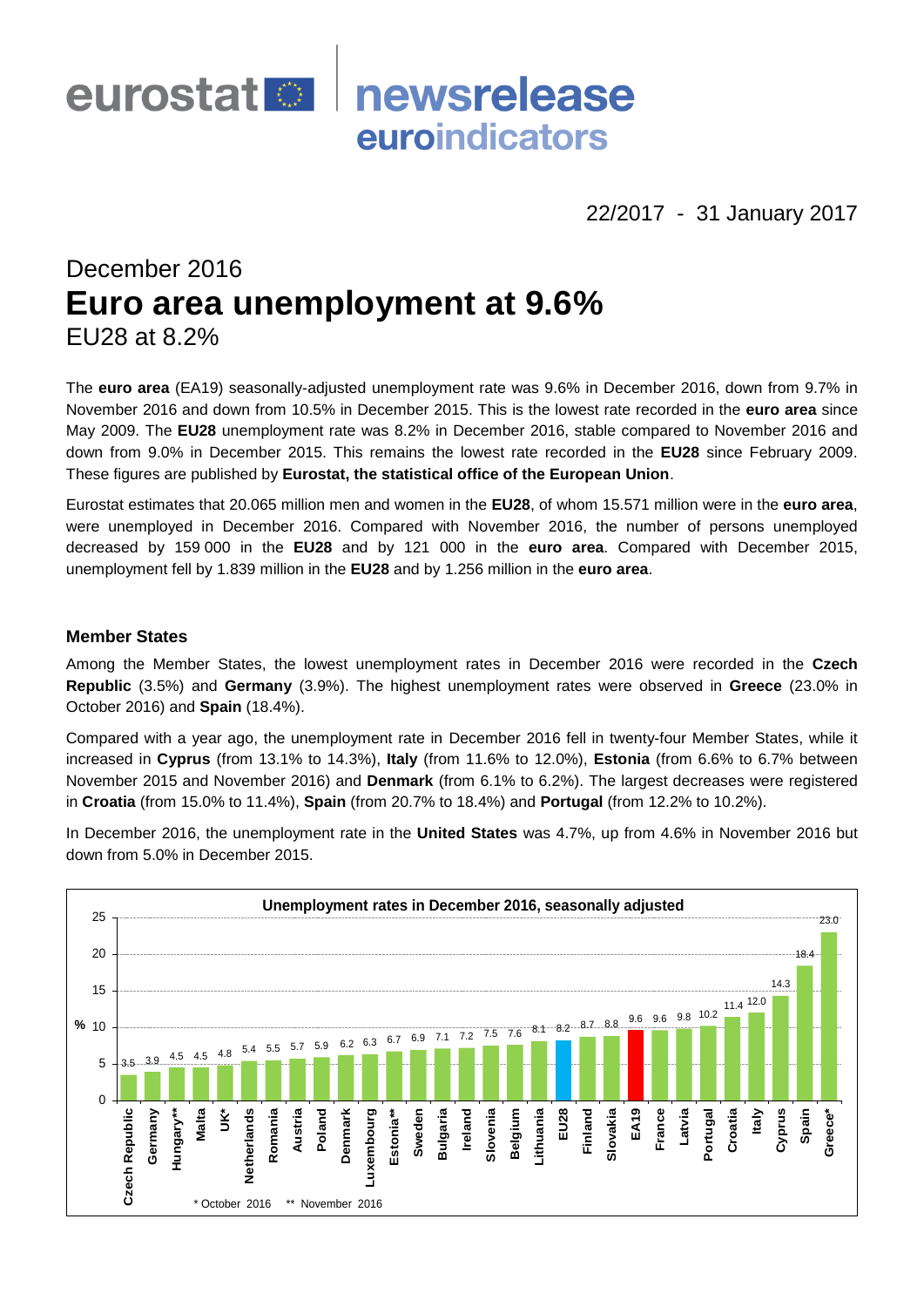# **Youth unemployment**

In December 2016, 4.219 million young persons (under 25) were unemployed in the **EU28**, of whom 2.957 million were in the **euro area**. Compared with December 2015, youth unemployment decreased by 196 000 in the **EU28** and by 88 000 in the **euro area**. In December 2016, the youth unemployment rate was 18.6% in the **EU28** and 20.9% in the **euro area**, compared with 19.5% and 21.8% respectively in December 2015. In December 2016, the lowest rate was observed in **Germany** (6.5%), while the highest were recorded in **Greece** (44.2% in October 2016), **Spain** (42.9%) and **Italy** (40.1%).

## Geographical information

The **euro area (EA19)** includes Belgium, Germany, Estonia, Ireland, Greece, Spain, France, Italy, Cyprus, Latvia, Lithuania, Luxembourg, Malta, the Netherlands, Austria, Portugal, Slovenia, Slovakia and Finland.

The **European Union (EU28)** includes Belgium, Bulgaria, the Czech Republic, Denmark, Germany, Estonia, Ireland, Greece, Spain, France, Croatia, Italy, Cyprus, Latvia, Lithuania, Luxembourg, Hungary, Malta, the Netherlands, Austria, Poland, Portugal, Romania, Slovenia, Slovakia, Finland, Sweden and the United Kingdom.

## Methods and definition

Eurostat produces harmonised unemployment rates for individual EU Member States, the euro area and the EU. These unemployment rates are based on the definition recommended by the International Labour Organisation (ILO). The measurement is based on a harmonised source, the European Union Labour Force Survey (LFS).

Based on the ILO definition, Eurostat defines **unemployed persons** as persons aged 15 to 74 who:

- are without work;
- are available to start work within the next two weeks;
- and have actively sought employment at some time during the previous four weeks.

The **unemployment rate** is the number of people unemployed as a percentage of the labour force.

The **labour force** is the total number of people employed plus unemployed. In this news release unemployment rates are based on employment and unemployment data covering persons aged 15 to 74.

The **youth unemployment rate** is the number of people aged 15 to 24 unemployed as a percentage of the labour force of the same age. Therefore, the youth unemployment rate should not be interpreted as the share of jobless people in the overall youth population.

When data for the most recent month are not available for a Member State, EU and EA aggregates are calculated using the latest data available for that Member State.

#### Country notes

Germany, the Netherlands, Austria, Finland, Sweden and Iceland: the trend component is used instead of the more volatile seasonally adjusted data.

Denmark, Estonia, Hungary, Portugal, the United Kingdom and Norway: 3-month moving averages of LFS data are used instead of pure monthly indicators.

#### Revisions and timetable

The data in this News Release can be subject to revisions, caused by updates to the seasonally adjusted series whenever new monthly data are added; the inclusion of the most recent LFS data in the calculation process; update of seasonal adjustment models with complete annual data.

Compared with the rates published in News Release [4/2017](http://ec.europa.eu/eurostat/documents/2995521/7784700/3-09012017-AP-EN.pdf/a71f5105-0f38-4f52-ba3a-c6f3cf6f9c41) of 9 January 2017, the November 2016 unemployment rate has been revised downwards for both the EU28 (from 8.3% to 8.2%) and the EA19 (from 9.8% to 9.7%). Among Member States, rates have been revised by more than 0.1 percentage points (pp) downwards for Spain (by 0.5 pp), Denmark, Germany, Estonia (October data) and Malta (all four by 0.2 pp).

## For more information

Eurosta[t website section](http://ec.europa.eu/eurostat/web/lfs/overview) on employment and unemployment

Eurosta[t database section](http://ec.europa.eu/eurostat/web/lfs/data/database) on unemployment, including non-seasonally adjusted and trend data

Eurosta[t Statistics Explained article](http://ec.europa.eu/eurostat/statistics-explained/index.php/Unemployment_statistics) on unemployment

Eurosta[t Statistics Explained article](http://ec.europa.eu/eurostat/statistics-explained/index.php/Youth_unemployment) on youth unemployment

Eurosta[t metadata](http://ec.europa.eu/eurostat/cache/metadata/en/une_esms.htm) on adjusted unemployment series

Eurostat €-indicator[s release calendar](http://ec.europa.eu/eurostat/news/release-calendar)

## Issued by: **Eurostat Press Office**

#### **Vincent BOURGEAIS Tel: +352-4301-33 444 [eurostat-pressoffice@ec.europa.eu](mailto:eurostat-pressoffice@ec.europa.eu)**

**EURICH** [ec.europa.eu/eurostat/](http://ec.europa.eu/eurostat/) [@EU\\_Eurostat](http://twitter.com/EU_Eurostat)

For further information on data:

**Boyan GENEV Tel: +352-4301-36 409**

**Hubertus VREESWIJK Tel: +352-4301-34 323 [estat-monthly-unemployment@ec.europa.eu](mailto:ESTAT-monthly-unemployment@ec.europa.eu)**

**Media requests**: Eurostat media support / Tel: +352-4301-33 408 / [eurostat-mediasupport@ec.europa.eu](mailto:eurostat-mediasupport@ec.europa.eu)

ec.europa.eu/eurostat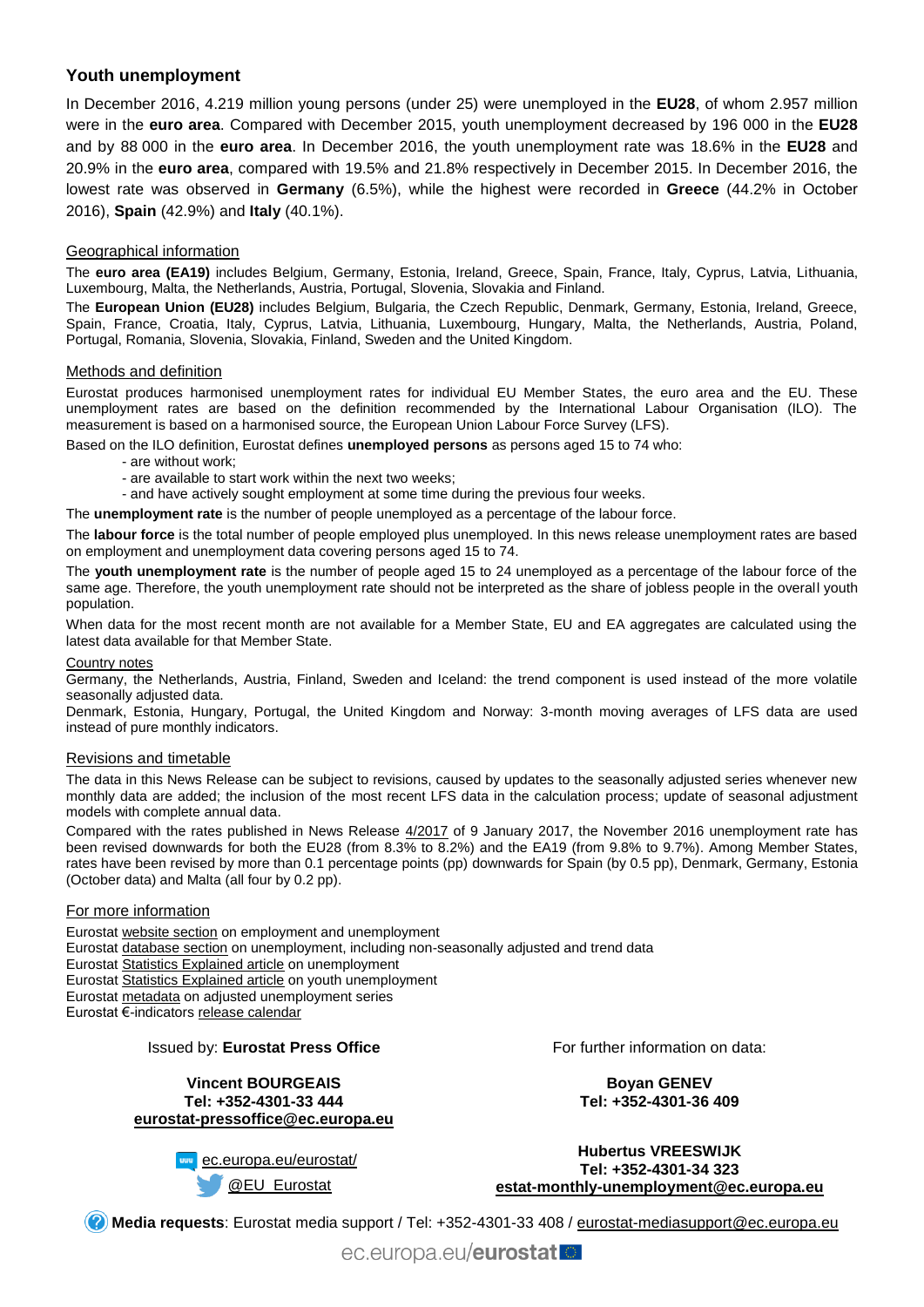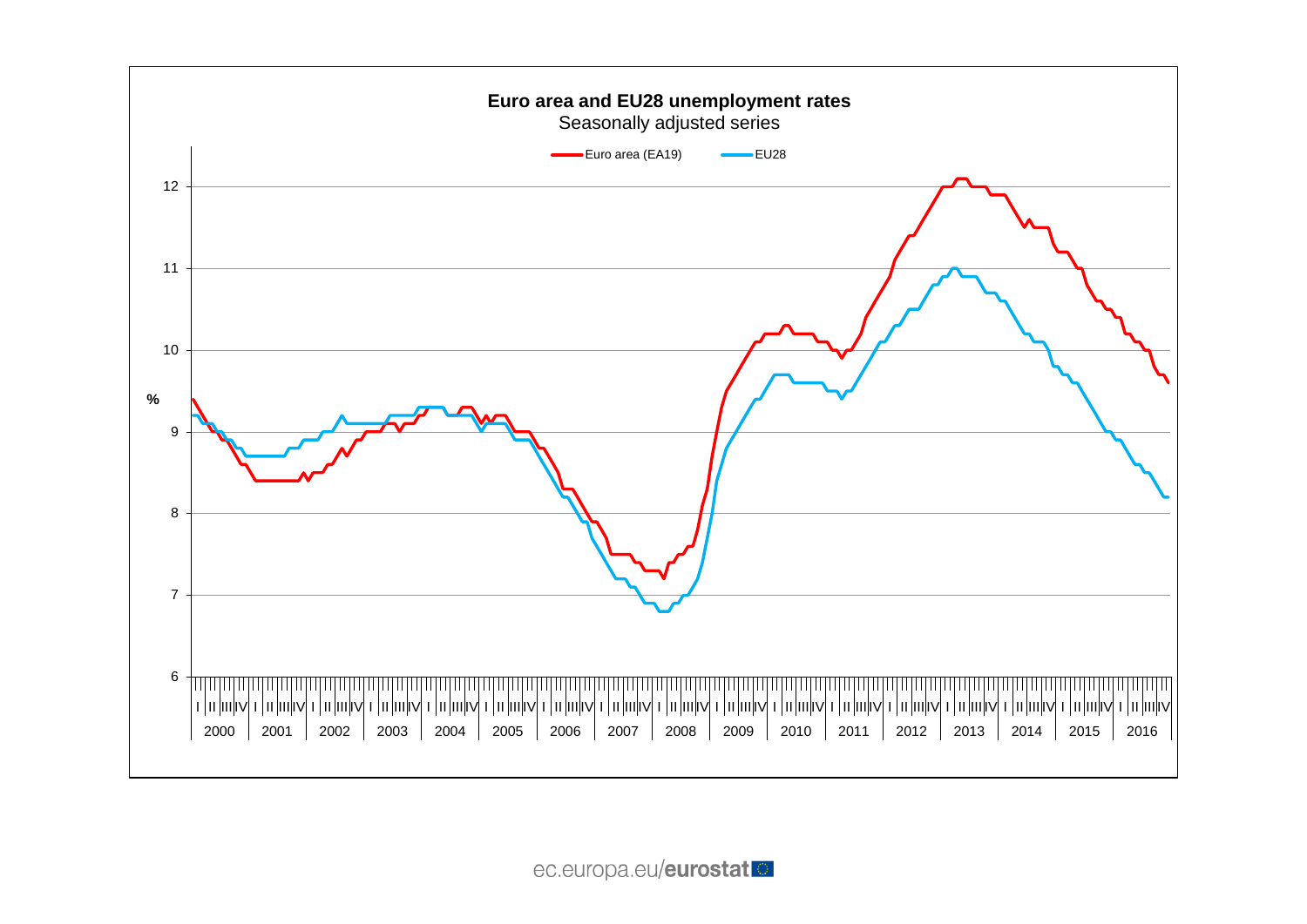# **Seasonally adjusted unemployment, totals**

|                       | Rates (%)     |        |               |                   |               | Number of persons (in thousands) |         |               |                  |                  |  |
|-----------------------|---------------|--------|---------------|-------------------|---------------|----------------------------------|---------|---------------|------------------|------------------|--|
|                       | <b>Dec 15</b> | Sep 16 | <b>Oct 16</b> | Nov <sub>16</sub> | <b>Dec 16</b> | <b>Dec 15</b>                    | Sep 16  | <b>Oct 16</b> | <b>Nov 16</b>    | <b>Dec 16</b>    |  |
| <b>EA19</b>           | 10.5          | 9.8    | 9.7           | 9.7               | 9.6           | 16827                            | 16 000  | 15766         | 15 692           | 15 571           |  |
| <b>EU28</b>           | 9.0           | 8.4    | 8.3           | 8.2               | 8.2           | 21 904                           | 20 577  | 20 333        | 20 224           | 20 065           |  |
| <b>Belgium</b>        | 8.6           | 7.6    | 7.6           | 7.6               | 7.6           | 428                              | 378     | 375           | 376              | 377              |  |
| <b>Bulgaria</b>       | 7.9           | 7.3    | 7.2           | 7.1               | 7.1           | 263                              | 237     | 234           | 231              | 231              |  |
| <b>Czech Republic</b> | 4.5           | 3.9    | 3.7           | 3.6               | 3.5           | 236                              | 206     | 198           | 194              | 189              |  |
| <b>Denmark</b>        | 6.1           | 6.5    | 6.5           | 6.3               | 6.2           | 181                              | 198     | 197           | 192              | 187              |  |
| Germany               | 4.4           | 4.1    | 4.0           | 3.9               | 3.9           | 1882                             | 1767    | 1738          | 1707             | 1679             |  |
| <b>Estonia</b>        | $6.6*$        | 7.2    | 7.2           | 6.7               |               | 45**                             | 50      | 50            | 46               |                  |  |
| Ireland               | 8.9           | 7.7    | 7.5           | 7.3               | 7.2           | 193                              | 167     | 164           | 161              | 158              |  |
| Greece                | 24.5'         | 23.1   | 23.0          |                   |               | 1 183*                           | 1 1 1 0 | 1 1 0 2       |                  |                  |  |
| Spain                 | 20.7          | 19.1   | 18.9          | 18.7              | 18.4          | 4737                             | 4 3 6 0 | 4 2 9 1       | 4 2 5 1          | 4 179            |  |
| <b>France</b>         | 10.2          | 9.9    | 9.7           | 9.5               | 9.6           | 3 0 0 5                          | 2921    | 2853          | 2809             | 2817             |  |
| Croatia               | 15.0          | 11.5   | 11.5          | 11.4              | 11.4          | 281                              | 209     | 209           | 208              | 206              |  |
| <b>Italy</b>          | 11.6          | 11.8   | 11.8          | 12.0              | 12.0          | 2959                             | 3 0 5 1 | 3 0 3 3       | 3 0 9 4          | 3 1 0 3          |  |
| <b>Cyprus</b>         | 13.1          | 13.4   | 13.8          | 14.2              | 14.3          | 54                               | 57      | 59            | 62               | 62               |  |
| Latvia                | 10.0          | 9.7    | 9.6           | 9.6               | 9.8           | 99                               | 95      | 94            | 95               | 96               |  |
| Lithuania             | 8.9           | 7.6    | 7.6           | 7.9               | 8.1           | 131                              | 111     | 112           | 117              | 119              |  |
| Luxembourg            | 6.5           | 6.3    | 6.3           | 6.2               | 6.3           | 18                               | 17      | 17            | 17               | 18               |  |
| <b>Hungary</b>        | $6.3**$       | 4.8    | 4.6           | 4.5               |               | 285**                            | 222     | 212           | 208              |                  |  |
| <b>Malta</b>          | 5.1           | 4.7    | 4.8           | 4.6               | 4.5           | 10                               | 9       | 10            | $\boldsymbol{9}$ | $\boldsymbol{9}$ |  |
| Netherlands           | 6.6           | 5.7    | 5.6           | 5.6               | $5.4$         | 588                              | 510     | 502           | 499              | 482              |  |
| <b>Austria</b>        | 6.0           | 6.0    | 5.8           | 5.7               | 5.7           | 268                              | 271     | 261           | 255              | 254              |  |
| Poland                | 6.9           | 6.2    | 6.1           | 6.0               | 5.9           | 1 1 9 6                          | 1 0 5 4 | 1 0 4 5       | 1 0 2 8          | 1012             |  |
| Portugal              | 12.2          | 10.9   | 10.6          | 10.5              | 10.2          | 622                              | 557     | 545           | 538              | 520              |  |
| Romania               | 6.7           | 5.8    | 5.8           | 5.7               | 5.5           | 616                              | 522     | 522           | 521              | 507              |  |
| Slovenia              | 8.4           | 7.7    | 7.6           | 7.6               | 7.5           | 83                               | 75      | 74            | 74               | 73               |  |
| <b>Slovakia</b>       | 10.7          | 9.4    | 9.2           | 9.0               | 8.8           | 293                              | 259     | 252           | 247              | 243              |  |
| Finland               | 9.3           | 8.7    | 8.7           | 8.7               | 8.7           | 250                              | 233     | 233           | 234              | 234              |  |
| <b>Sweden</b>         | 7.1           | 6.9    | 6.9           | 6.9               | 6.9           | 370                              | 365     | 364           | 365              | 365              |  |
| <b>United Kingdom</b> | $5*$          | 4.8    | 4.8           |                   |               | 1 657                            | 1576    | 1586          |                  |                  |  |
| <b>Iceland</b>        | 3.3           | 2.9    | 2.9           | 2.8               | 2.8           | 6                                | 6       | 6             | 6                | $\bf 6$          |  |
| <b>Norway</b>         | $4.6***$      | 4.8    | 4.8           | 4.7               |               | 128**                            | 135     | 132           | 130              |                  |  |
| <b>United States</b>  | $5.0\,$       | 4.9    | 4.8           | 4.6               | 4.7           | 7918                             | 7933    | 7751          | 7 4 6 1          | 7520             |  |

The source datasets are available [here](http://appsso.eurostat.ec.europa.eu/nui/show.do?query=BOOKMARK_DS-055624_QID_7A0B24FB_UID_-3F171EB0&layout=TIME,C,X,0;GEO,L,Y,0;S_ADJ,L,Z,0;AGE,L,Z,1;SEX,L,Z,2;UNIT,L,Z,3;INDICATORS,C,Z,4;&zSelection=DS-055624AGE,TOTAL;DS-055624INDICATORS,OBS_FLAG;DS-055624SEX,T;DS-055624S_ADJ,SA;DS-055624UNIT,PC_ACT;&rankName1=AGE_1_2_-1_2&rankName2=INDICATORS_1_2_-1_2&rankName3=SEX_1_2_-1_2&rankName4=S-ADJ_1_2_-1_2&rankName5=UNIT_1_2_0_0&rankName6=TIME_1_0_0_0&rankName7=GEO_1_2_0_1&sortC=ASC_-1_FIRST&rStp=&cStp=&rDCh=&cDCh=&rDM=true&cDM=true&footnes=false&empty=false&wai=false&time_mode=ROLLING&time_most_recent=true&lang=EN&cfo=%23%23%23%2C%23%23%23.%23%23%23) (rates) and here (in 1000 persons).

: Data not available \* October 2015 \*\* November 2015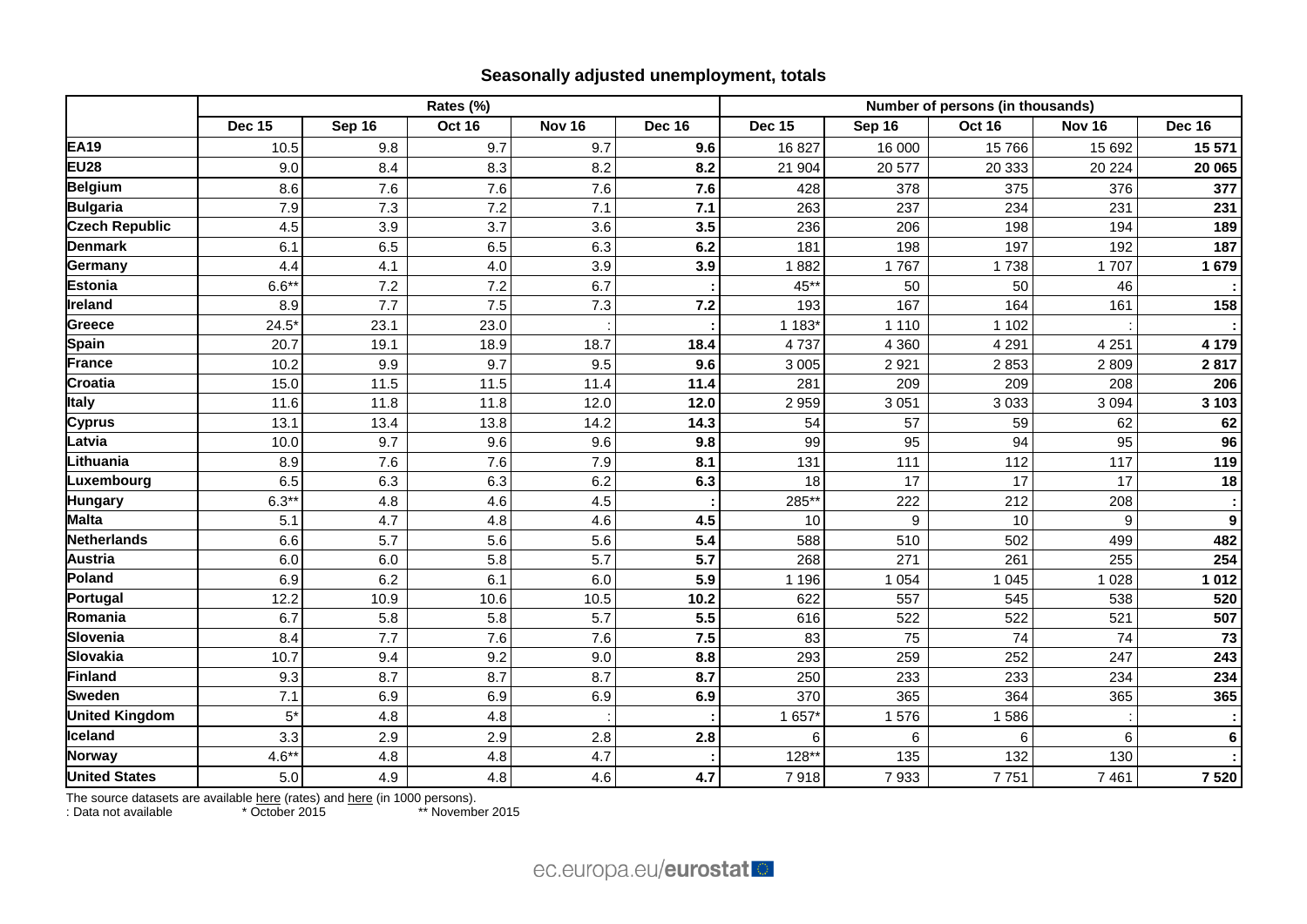|                       | Rates (%)     |        |               |               |               | Number of persons (in thousands) |                |                |                        |               |  |
|-----------------------|---------------|--------|---------------|---------------|---------------|----------------------------------|----------------|----------------|------------------------|---------------|--|
|                       | <b>Dec 15</b> | Sep 16 | <b>Oct 16</b> | <b>Nov 16</b> | <b>Dec 16</b> | <b>Dec 15</b>                    | Sep 16         | <b>Oct 16</b>  | Nov <sub>16</sub>      | <b>Dec 16</b> |  |
| <b>EA19</b>           | 21.8          | 20.6   | 20.6          | 21.0          | 20.9          | 3 0 4 5                          | 2918           | 2915           | 2966                   | 2957          |  |
| <b>EU28</b>           | 19.5          | 18.5   | 18.5          | 18.6          | 18.6          | 4 4 1 5                          | 4 1 8 5        | 4 18 6         | 4 2 2 9                | 4 2 1 9       |  |
| <b>Belgium</b>        | 24.4          | 20.7   | 20.4          | 20.4          | 20.4          | 96                               | 76             | 71             | 71                     | 71            |  |
| <b>Bulgaria</b>       | 19.5          | 21.2   | 21.7          | 22.0          | 22.4          | 33                               | 33             | 33             | 33                     | 33            |  |
| <b>Czech Republic</b> | 10.7          | 9.9    | 10.5          | 10.3          | 10.7          | 36                               | 32             | 34             | 34                     | 34            |  |
| <b>Denmark</b>        | 11.1          | 12.5   | 12.7          | 13.0          | 12.8          | 52                               | 61             | 62             | 63                     | 62            |  |
| Germany               | 7.2           | 6.7    | 6.7           | 6.6           | 6.5           | 290                              | 287            | 283            | 278                    | 273           |  |
| <b>Estonia</b>        | 18.0          | 11.5   | 10.2          | 12.2          |               | 10                               | $\overline{7}$ | 6              | $\overline{7}$         |               |  |
| Ireland               | 19.5          | 16.7   | 16.2          | 15.4          | 14.5          | 36                               | 35             | 33             | 31                     | 29            |  |
| Greece                | 50.1          | 44.4   | 44.2          |               |               | 132                              | 116            | 114            |                        |               |  |
| <b>Spain</b>          | 46.3          | 42.8   | 43.1          | 43.5          | 42.9          | 694                              | 628            | 628            | 634                    | 619           |  |
| <b>France</b>         | 24.4          | 25.4   | 25.8          | 25.9          | 26.2          | 679                              | 700            | 714            | 721                    | 731           |  |
| <b>Croatia</b>        | 39.8          | 30.0   | 28.0          | 28.0          | 28.0          | 67                               | 55             | 54             | 54                     | 54            |  |
| <b>Italy</b>          | 38.3          | 37.4   | 37.8          | 40.0          | 40.1          | 595                              | 586            | 589            | 639                    | 644           |  |
| <b>Cyprus</b>         | 30.3          | 29.9   | 32.8          | 32.8          | 32.8          | 10                               | 12             | 13             | 13                     | 13            |  |
| Latvia                | 18.8          | 17.7   | 17.7          | 17.9          | 18.3          | 16                               | 13             | 13             | 13                     | 13            |  |
| Lithuania             | 13.9          | 13.7   | 12.7          | 12.8          | 13.1          | 18                               | 17             | 16             | 16                     | 17            |  |
| Luxembourg            | 17.8          | 19.6   | 19.4          | 19.2          | 19.9          |                                  | 4              | 4              | 4                      | 4             |  |
| <b>Hungary</b>        | 14.5          | 12.4   | 12.1          | 11.9          |               | 49                               | 43             | 41             | 41                     |               |  |
| <b>Malta</b>          | 10.6          | 12.0   | 13.3          | 13.2          | 13.0          |                                  | 3              | Δ              | $\boldsymbol{\Lambda}$ | 4             |  |
| <b>Netherlands</b>    | 11.2          | 10.5   | 10.5          | 10.3          | 10.2          | 155                              | 149            | 148            | 146                    | 144           |  |
| <b>Austria</b>        | 11.6          | 11.4   | 10.9          | 10.4          | 10.5          | 65                               | 64             | 61             | 57                     | 58            |  |
| Poland                | 19.6          | 18.7   | 18.7          | 18.1          | 17.5          | 272                              | 251            | 250            | 244                    | 238           |  |
| Portugal              | 30.3          | 28.6   | 27.7          | 27.2          | 26.4          | 110                              | 104            | 100            | 99                     | 96            |  |
| Romania               | 20.9          | 20.3   |               |               |               | 140                              | 127            |                |                        |               |  |
| Slovenia              | 16.8          | 15.4   | 16.8          | 16.8          | 16.8          | 12                               | 10             | 12             | 12                     | 12            |  |
| <b>Slovakia</b>       | 25.2          | 21.4   | 21.1          | 20.8          | 20.4          | 52                               | 44             | 43             | 43                     | 42            |  |
| Finland               | 21.7          | 20.0   | 19.9          | 19.9          | 19.8          | 69                               | 65             | 65             | 65                     | 65            |  |
| <b>Sweden</b>         | 19.2          | 18.6   | 18.3          | 18.1          | 18.5          | 125                              | 117            | 116            | 116                    | 115           |  |
| <b>United Kingdom</b> | 13.4          | 12.8   | 12.6          |               |               | 603                              | 560            | 553            |                        |               |  |
| Iceland               | 7.3           | 6.2    | 6.1           | 6.0           | 5.9           | 2                                | $\overline{c}$ | $\overline{c}$ | $\overline{c}$         | $\mathbf 2$   |  |
| <b>Norway</b>         | 10.0          | 10.2   | 10.6          | 10.7          |               | 38                               | 38             | 39             | 39                     |               |  |

The source datasets are available [here](http://appsso.eurostat.ec.europa.eu/nui/show.do?query=BOOKMARK_DS-055624_QID_5DCA03A6_UID_-3F171EB0&layout=TIME,C,X,0;GEO,L,Y,0;S_ADJ,L,Z,0;AGE,L,Z,1;SEX,L,Z,2;UNIT,L,Z,3;INDICATORS,C,Z,4;&zSelection=DS-055624AGE,TOTAL;DS-055624INDICATORS,OBS_FLAG;DS-055624SEX,T;DS-055624S_ADJ,SA;DS-055624UNIT,THS_PER;&rankName1=AGE_1_2_-1_2&rankName2=INDICATORS_1_2_-1_2&rankName3=SEX_1_2_-1_2&rankName4=S-ADJ_1_2_-1_2&rankName5=UNIT_1_2_0_0&rankName6=TIME_1_0_0_0&rankName7=GEO_1_2_0_1&sortC=ASC_-1_FIRST&rStp=&cStp=&rDCh=&cDCh=&rDM=true&cDM=true&footnes=false&empty=false&wai=false&time_mode=ROLLING&time_most_recent=true&lang=EN&cfo=%23%23%23%2C%23%23%23.%23%23%23) (rates) and here (in 1000 persons).

: Data not available

Belgium, Croatia, Cyprus, Romania and Slovenia: quarterly data